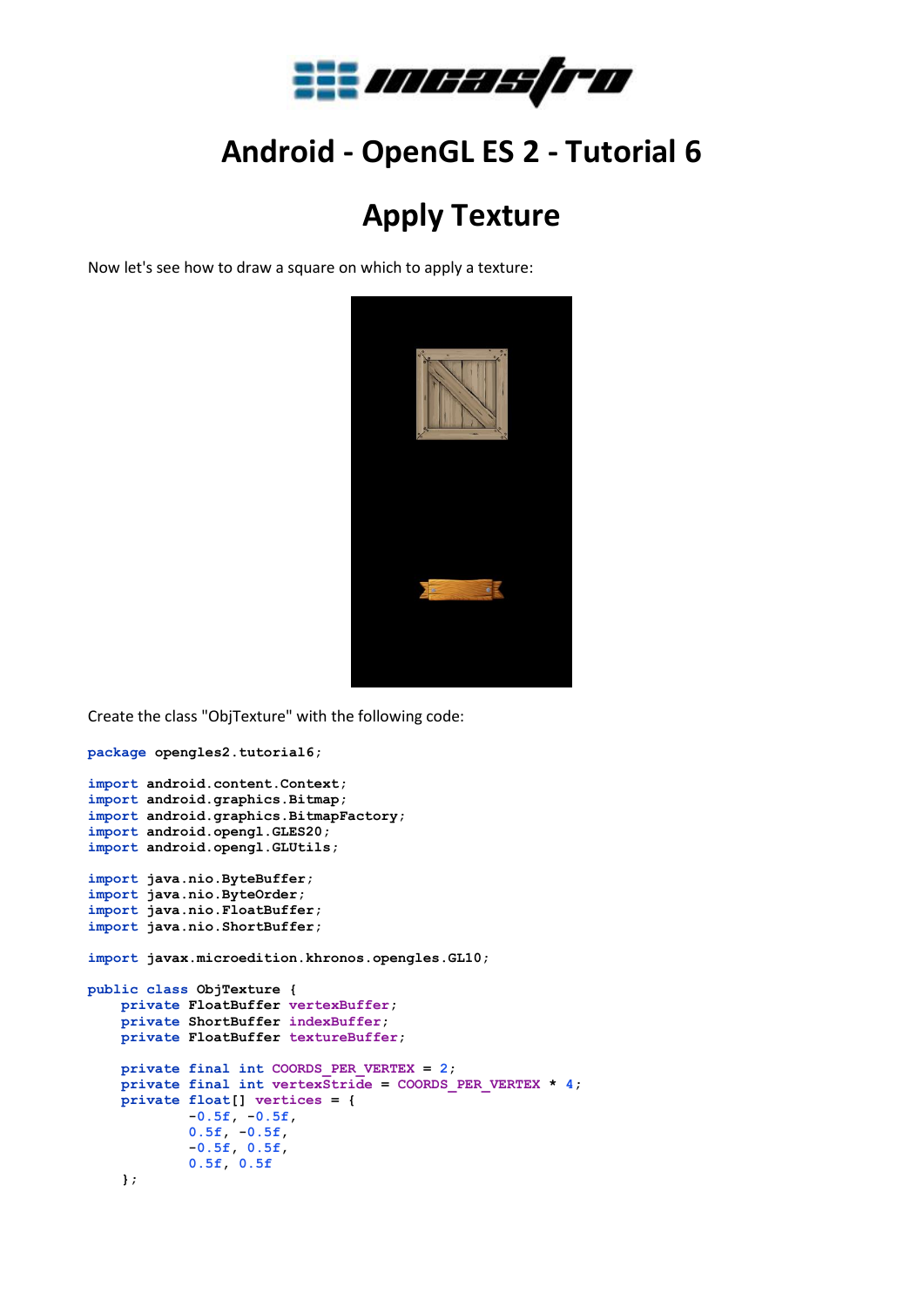

```
 private short[] indices = {
             0, 1, 2,
             2, 1, 3
     };
     private final int COORDS_PER_TEXTURE = 2;
    private final int textureStride = COORDS PER TEXTURE * 4;
    private float[] texture = {
             0.0f, 1.0f,
             1.0f, 1.0f,
             0.0f, 0.0f,
             1.0f, 0.0f
     };
     private final String vertexShaderCode =
             "uniform mat4 uMVPMatrix;" +
             "attribute vec4 vPosition;" +
             "attribute vec2 vTextCoordIn;" +
             "varying vec2 vTextCoordOut;" +
             "void main() {" +
             " gl_Position = uMVPMatrix * vPosition;" +
               " vTextCoordOut = vTextCoordIn;" +
             "}";
     private final String fragmentShaderCode =
             "precision mediump float;" +
             "uniform sampler2D sTexture;" +
             "varying lowp vec2 vTextCoordOut;" +
             "void main() {" +
             " gl_FragColor = texture2D(sTexture, vTextCoordOut);" +
             "}";
     private int mProgram;
     public ObjTexture() {
         ByteBuffer vbb = ByteBuffer.allocateDirect(this.vertices.length * 4);
         vbb.order(ByteOrder.nativeOrder());
         this.vertexBuffer = vbb.asFloatBuffer();
         this.vertexBuffer.put(this.vertices);
         this.vertexBuffer.position(0);
         ByteBuffer ibb = ByteBuffer.allocateDirect(this.indices.length * 2);
         ibb.order(ByteOrder.nativeOrder());
         this.indexBuffer = ibb.asShortBuffer();
         this.indexBuffer.put(this.indices);
         this.indexBuffer.position(0);
         ByteBuffer itt = ByteBuffer.allocateDirect(this.texture.length * 4);
         itt.order(ByteOrder.nativeOrder());
         this.textureBuffer = itt.asFloatBuffer();
         this.textureBuffer.put(this.texture);
         this.textureBuffer.position(0);
     }
     public void SetProgramShader() {
         int vertexShader = MainRenderer.LoadShader(GLES20.GL_VERTEX_SHADER, 
this.vertexShaderCode);
         int fragmentShader = MainRenderer.LoadShader(GLES20.GL_FRAGMENT_SHADER, 
this.fragmentShaderCode);
         this.mProgram = GLES20.glCreateProgram();
         GLES20.glAttachShader(this.mProgram, vertexShader);
         GLES20.glAttachShader(this.mProgram, fragmentShader);
         GLES20.glLinkProgram(this.mProgram);
     }
     private final int text_count = 2; // Texture count.
    \text{private} int textures[] = new int[this.text count]; // Texture pointer.
```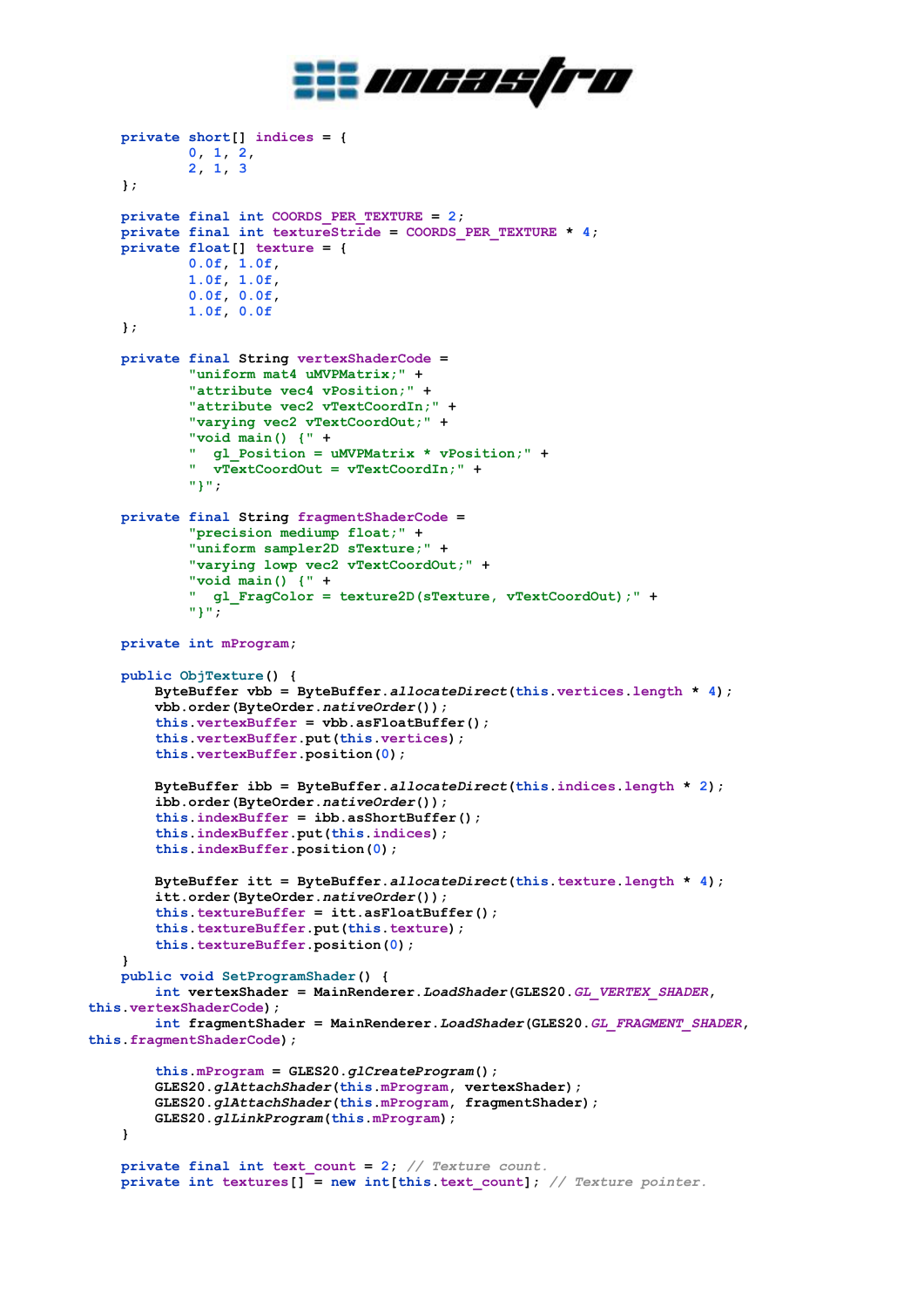

```
 public void LoadTexture(Context context) {
         // Generate texture names.
         GLES20.glGenTextures(1, textures, 0);
         Bitmap bitmap;
         // Set bitmap from resources.
         bitmap = BitmapFactory.decodeResource(context.getResources(), 
R.drawable.boxwood);
         // Bind a named texture to a texturing target.
         GLES20.glBindTexture(GLES20.GL_TEXTURE_2D, textures[0]);
         // Set texture parameters.
         GLES20.glTexParameteri(GLES20.GL_TEXTURE_2D, GLES20.GL_TEXTURE_MIN_FILTER, 
GLES20.GL_LINEAR);
         // Set texture parameters.
         GLES20.glTexParameteri(GLES20.GL_TEXTURE_2D, GLES20.GL_TEXTURE_MAG_FILTER, 
GLES20.GL_LINEAR);
         // Load texture.
         GLUtils.texImage2D(GLES20.GL_TEXTURE_2D, 0, bitmap, 0);
         bitmap = BitmapFactory.decodeResource(context.getResources(), 
R.drawable.textwood);
         GLES20.glBindTexture(GLES20.GL_TEXTURE_2D, textures[1]);
         GLES20.glTexParameteri(GLES20.GL_TEXTURE_2D, GLES20.GL_TEXTURE_MIN_FILTER, 
GLES20.GL_LINEAR);
         GLES20.glTexParameteri(GLES20.GL_TEXTURE_2D, GLES20.GL_TEXTURE_MAG_FILTER, 
GLES20.GL_LINEAR);
         GLUtils.texImage2D(GLES20.GL_TEXTURE_2D, 0, bitmap, 0);
         // Clean up.
         bitmap.recycle();
     }
     private int positionHandle;
     private int modelHandle;
     private int TextureCoordHandle;
     private int TextureUniformHandle;
     public void DrawTexture(float[] modelMatrix, int texture) {
         GLES20.glUseProgram(this.mProgram);
         this.positionHandle = GLES20.glGetAttribLocation(this.mProgram, "vPosition");
         GLES20.glEnableVertexAttribArray(this.positionHandle);
         GLES20.glVertexAttribPointer(this.positionHandle, COORDS_PER_VERTEX, 
GLES20.GL_FLOAT, false, this.vertexStride, this.vertexBuffer);
         this.modelHandle = GLES20.glGetUniformLocation(this.mProgram, "uMVPMatrix");
         GLES20.glUniformMatrix4fv(this.modelHandle, 1, false, modelMatrix, 0);
         // Get handle to texture coordinates shader's vTextCoordIn member.
         this.TextureCoordHandle = GLES20.glGetAttribLocation(mProgram, "vTextCoordIn");
         // Enable a handle to the texture coordinates.
         GLES20.glEnableVertexAttribArray(this.TextureCoordHandle);
         // Prepare the texture coordinates data.
         GLES20.glVertexAttribPointer(this.TextureCoordHandle, COORDS_PER_TEXTURE, 
GLES20.GL_FLOAT, false, textureStride, this.textureBuffer);
         // Get handle to texture uniform shader's sTexture member.
         this.TextureUniformHandle = GLES20.glGetAttribLocation(mProgram, "sTexture");
         // Tell the texture uniform sampler to use this texture in the shader by binding 
to texture unit 0.
         GLES20.glUniform1i(this.TextureUniformHandle, 0);
         // Set the active texture unit to texture unit 0.
         GLES20.glActiveTexture(GLES20.GL_TEXTURE0);
         // Bind the texture to this unit.
         GLES20.glBindTexture(GLES20.GL_TEXTURE_2D, this.textures[texture]);
         GLES20.glDrawElements(GL10.GL_TRIANGLES, this.indices.length,
```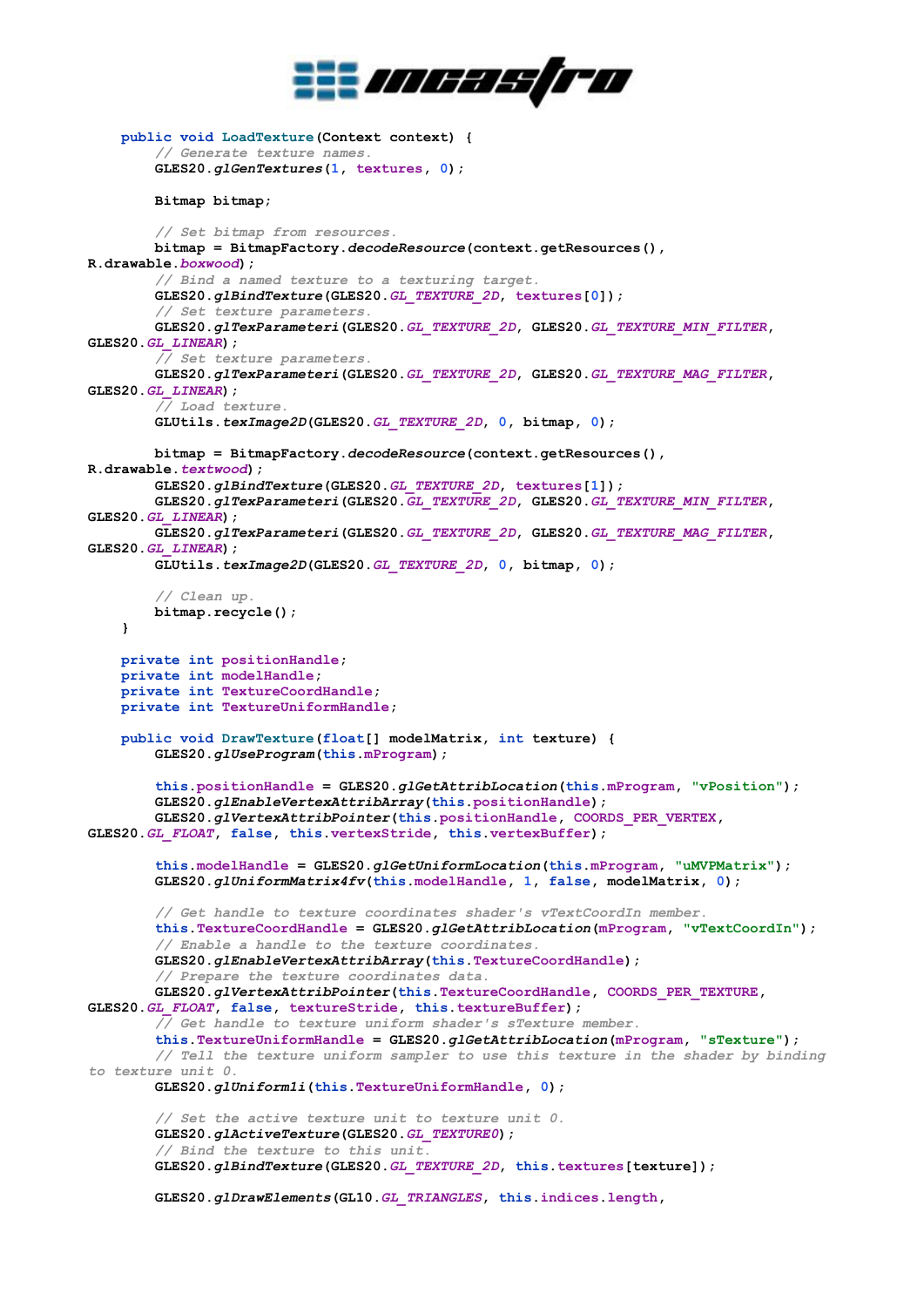

```
GL10.GL_UNSIGNED_SHORT, this.indexBuffer);
         GLES20.glDisableVertexAttribArray(this.positionHandle);
         GLES20.glDisableVertexAttribArray(this.TextureCoordHandle);
     }
```
**}**

The square is that of tutorial 5, in addition we find the coordinates of the texture to be applied.

For textures (present in the project in "res \ drawable") it is preferable that they have dimensions multiple of 2, in our case they are 512x512 pixels.

The texture coordinate system is:



OpenGL will draw the 2 triangles of the square by applying the texture using the coordinates.

For the first triangle, indices 0, 1, 2:

- P1(-0.5;-0.5) P2(0.5;-0.5) P3(-0.5;0.5)
- TextureP1(0;1) TextureP2(1;1) TextureP3(0;0)

For the second triangle, indices 2, 1, 3:

- P1(-0.5;0.5) P2(0.5;-0.5) P3(0.5;0.5)
- TextureP1(0;0) TextureP2(1;1) TextureP3(1;0)

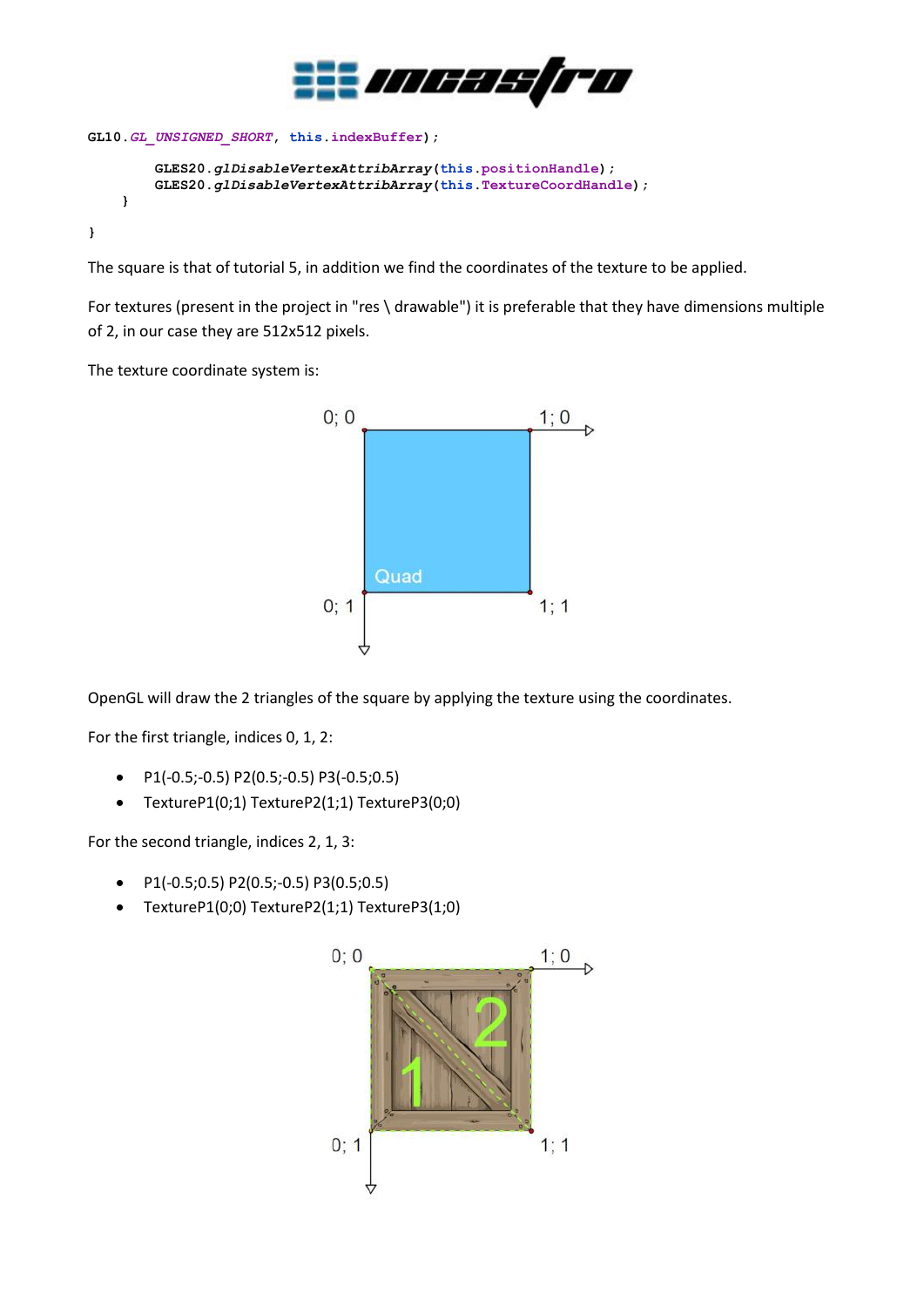

In the "MainRenderer" class we have:

```
package opengles2.tutorial6;
import android.content.Context;
import android.opengl.GLES20;
import android.opengl.GLSurfaceView;
import android.opengl.Matrix;
import javax.microedition.khronos.egl.EGLConfig;
import javax.microedition.khronos.opengles.GL10;
public class MainRenderer implements GLSurfaceView.Renderer {
     MainActivity activity;
     int width, height;
     private final float[] projMatrix = new float[16];
     private final float[] viewMatrix = new float[16];
     private final float[] basicMatrix = new float[16];
     private float[] modelMatrix = new float[16];
     ObjTexture objtexture;
     public MainRenderer(Context context) {
         // Set context.
         this.activity = (MainActivity) context;
         this.objtexture = new ObjTexture();
     }
     @Override
     public void onSurfaceCreated(GL10 unused, EGLConfig config) {
         GLES20.glClearColor(0.0f, 0.0f, 0.0f, 1.0f);
         // Enable texture.
         GLES20.glEnable(GLES20.GL_TEXTURE_2D);
         // Load texture.
         this.objtexture.LoadTexture(this.activity);
         this.objtexture.SetProgramShader();
     }
     @Override
     public void onSurfaceChanged(GL10 unused, int width, int height) {
         this.width = width;
         this.height = height;
         GLES20.glViewport(0, 0, this.width, this.height);
         Matrix.orthoM(this.projMatrix, 0, 0.0f, this.width - 1.0f, 0.0f, this.height -
1.0f, 1.0f, -1.0f);
         Matrix.setLookAtM(this.viewMatrix, 0, 0.0f, 0.0f, 1.0f, 0.0f, 0.0f, 0.0f, 0.0f, 
1.0f, 0.0f);
         Matrix.multiplyMM(this.basicMatrix, 0, this.projMatrix, 0, this.viewMatrix, 0);
     }
     @Override
     public void onDrawFrame(GL10 unused) {
         GLES20.glClear(GLES20.GL_COLOR_BUFFER_BIT);
```